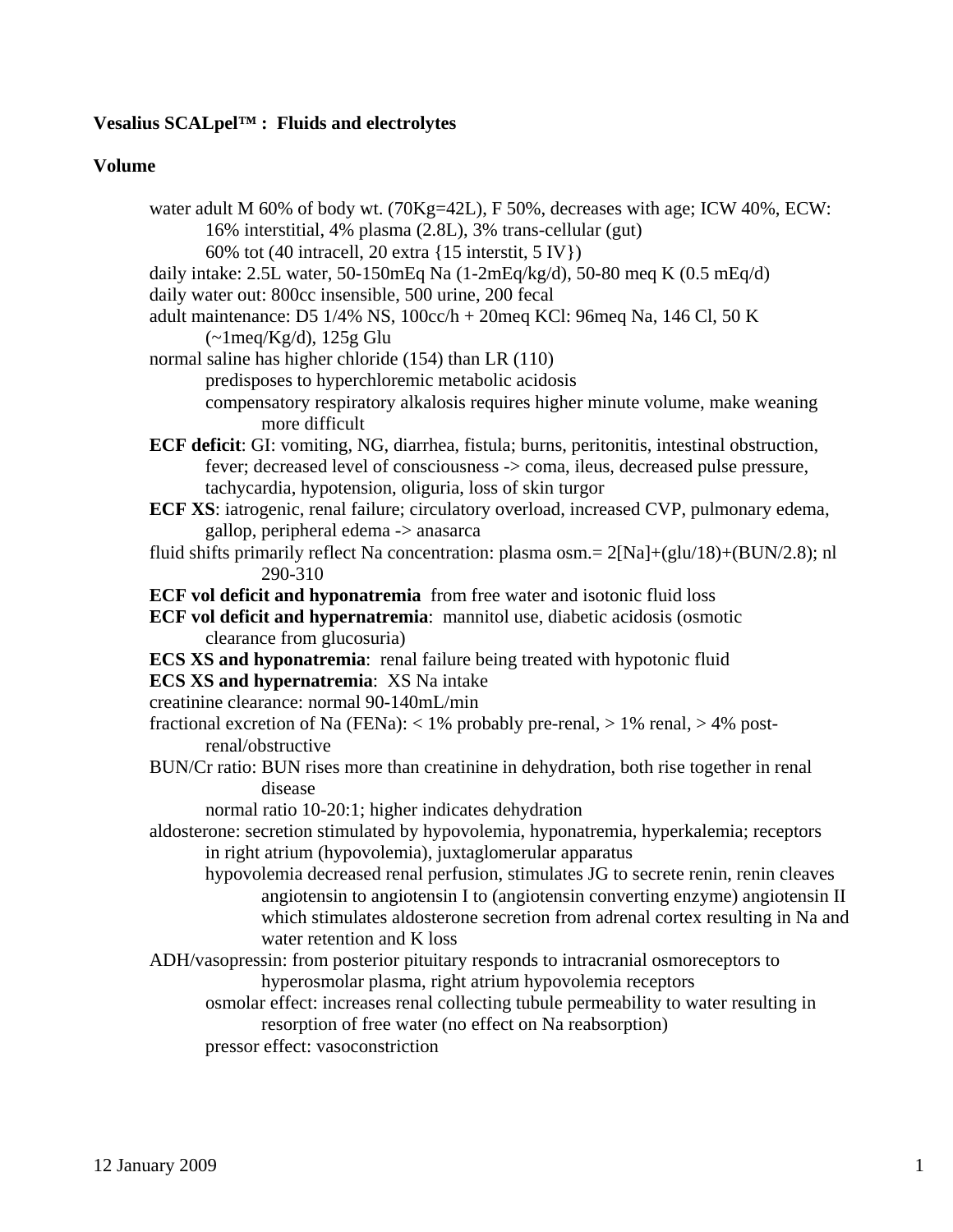# **Electrolytes**

```
 normal values: 
                 cations: 
                        Na<sup>+</sup> 135-145 (~140)<br>
K<sup>+</sup> 3.5-5<br>
Ca<sup>++</sup> total 8.9-10.3 (~10), ionized 4.6-5.1 (~5)<br>
Mg<sup>+</sup> 2
                 anions: 
                        CI<sup>-97-110 (~100)</sup>
                        HCO<sub>3</sub><sup>-</sup> 20-29
                        PO<sub>4</sub> 3.5
                        SO_4^- total protein 6-8.4 organic acids 
                 BUN 8-25 
                 Cr 0.6-1.5 
         normal serum osmolarity 280-300 
kidney exchanges Na<sup>+</sup> for K<sup>+</sup> and H<sup>+</sup> in distal tubule under control of aldosterone
                 kidney can conserve almost all Na filtered 
         mixed volume and concentration most common abnormality, usually iatrogenic 
        hypernatremia: restless, delerium (cerebral edema), tachycardia, dry mucous membr., 
                         oliguria, fever 
                 etiologies: diabetes insipidus, head trauma, hypothalamic injury, lack of 
                          ADH/vasopressin, thiazides, lithium, hypercalcemia, polyuria, excessive 
                        NaHCO<sub>3</sub> during code
                goal to keep ICP < 20, CPP >60-70 cautious replacement of free water defecit (FWD): 
FWD=total body water (KgX0.6)-actual body water (TBW X {140/serum \text{Na}^+})
                                 e.g. 70Kg wt, 42L normal total body water X (140ideal/156 actual Na) =
                                 37.7 actual total body water, 42-37.7 = 4.3L free water deficit
                        replace half 1<sup>st</sup> 24h; replace ADH w desmopressin/DDAVP (parenteral,
                                          intranasal) 
        hyponatremia \langle<136mmol/L, Na<sup>+</sup> <120):
                 asymptomatic unless precipitous change, then muscle twitching, convulsions 
                 most hypoosmolar, water retention more likely than Na loss: hypovolemia 
                 stimulates ADH secretion-> water retention, secondary volume expansion, 
                 dilution 
                 cerebral salt wasting (CSW) in trauma: 
                         brain naturetic protein (BNP) causes increased renal loss of Na
```
dilute high volume urine

 decreased circulating volume, elevated BUN/Cr, K normal or elevated hypo-osmolarity results in brain edema, seizures

treat with Na and volume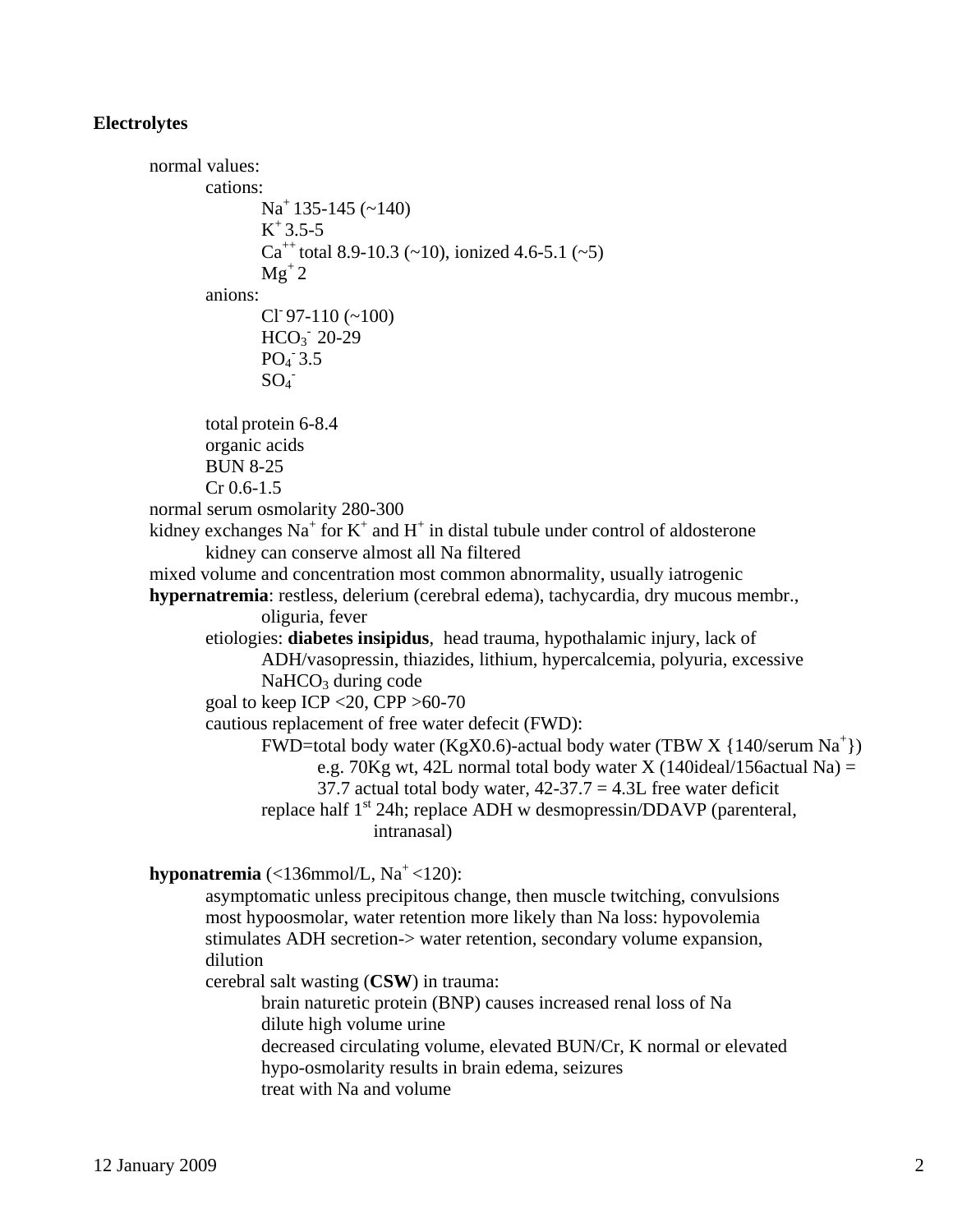syndrome of inappropriate ADH (**SIADH**) in trauma:

 ADH secretion despite hypo-osmolality (vs normal secretion in response to hyperosmolality and hypovolemia)

hyponatremia with normal volume which differentiates it from CSW

absence of peripheral edema, dehydration (in the absence of adrenal, thyroid

or renal dysfunction

normal volume and Hct, low BUN, normal  $K^+$ 

very concentrated low volume urine

treat with water restriction

 effects of mild hyponatremia: headache, nausea, vomiting, muscle cramps, lethargy, restless, disoriented, depressed reflexes,

effects severe/sudden drop: cerebral edema, increased ICP -> hyperreflexia,

 convulsion, seizure, coma, brain stem herniation, death, Cushing response (hypertension, brady), oliguria, aneuria

treatment: NS volume resucitation, water restriction

kidney corrects water overload

3% normal saline slowly if severe

**hyperkalemia**: (98% intracellular), small change in concentration affects heart

acidosis shifts  $H^+$  into cell,  $K^+$  from cell to serum

 causes: renal insufficiency, increased intake, tissue breakdown (crush, mesenteric ischemia), decreased aldosterone

pseudohyperkalemia: hemolysis, extreme leukocytosis, thrombocytosis

 effects: nausea, vomiting, abdominal pain, weakness, paralysis, paresthesias, peaked T, wide QRS, V-fib, asystole

treatment:  $D/C$  intake of K, calcium gluconate, glucose/insulin, Na $HCO<sub>3</sub>$ , diuretics (K wasting), dialysis

# **hypokalemia**:

 causes GI loss, diuretics, alkalosis, renal tubular acidosis, diuresis, corticosteroids, inadequate intake, VIPoma, hypomagnesemia (renal  $K^+$  loss, high-normal Mg better K homeostasis)

> effects: weakness, flat T, ST depression, arrhthymias, ileus, constipation, metabolic alkalosis, predisposition to Dig tox

treatment: PO preferred (80-120meq/d); IV 10-40 meq/h centrally; EKG monitor,

```
serial [K], slow cellular repletion, if Mg low give 30 meq K/8g MgSO_4/d
```
# **hypermagnesemia** (>2.2meq/L):

 causes: renal insufficiency, antacid use, lithium, bone metastases, hypothyroid effects: symptoms above 4meq/L, weakness, loss of deep tendon reflexes (Mg used in pre-eclampsia to decrease hyperreflexia), flaccid paralysis, hypotension, nausea, vomiting, bradycardia, torsades des pointes (V-tach with long Q-T) treatment:  $Ca++ (100-200mg IV)$ , dialysis

#### **hypomagnesemia**

 causes: vomiting, diarrhea, diuretics, malnutrition, aminoglycosides, inadequate intake, malabsorption (inflammatory bowel disease), alcoholism, renal loss/wasting, association with K and Ca imbalances

refractory hypokalemia must replace Mg+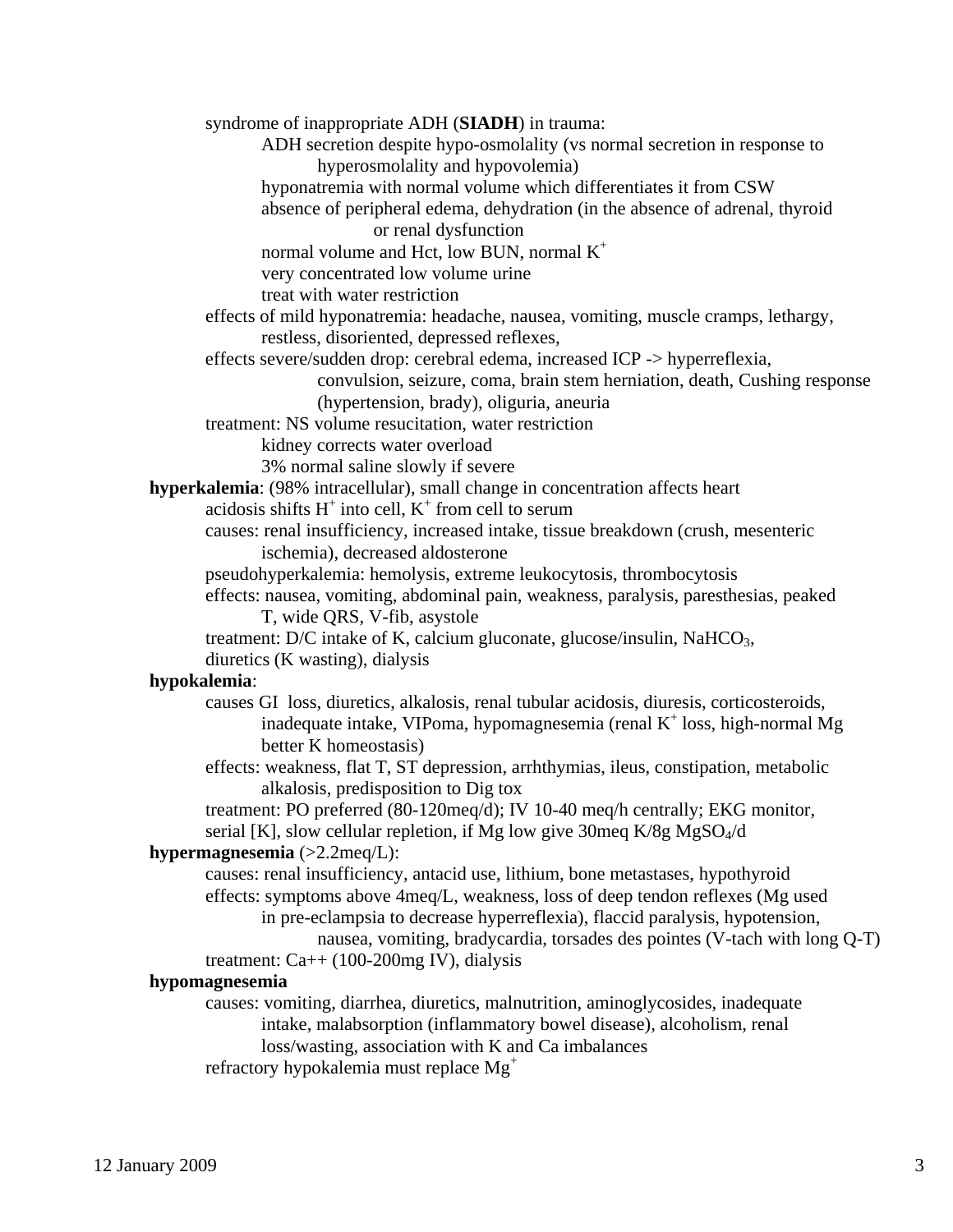effects: paresthesias, weakness, tremor, psychosis, dig. toxicity, arrhythmias (torsades  $des$  pointes)(renal K<sup>+</sup> loss), anorexia, vomiting

treatment:  $MgSO<sub>4</sub>$  IV (not PO, cathartic), monitor  $[Mg^+]$ , monitor BP (drops if overshoot)

# **hypercalcemia** (>10.4mg/dl)

 causes: hyperpara, malignancy (bone mets or primary bone tumor), vit A, D toxicity, immobility (mild increase  $Ca^{++}$ ), milk-alkalai syndrome, sarcoidosis

- effects: fatigue, weakness, confusion, polydypsia/polyuria, headache, heart block, bradycardia, nephrolithiasis, hypovolemia (increased water loss by renal attempt to clear  $Ca^{++}$ )
- treatment: treat the primary cause, NS rehydration, lasix after rehydration, corticosteroids, mithramycin, bisphosphonates, calcitonin, dialysis if renal insufficiency
- mithramycin: antineoplastic antibiotic inhibits RNA synthesis in osteoclasts;  $Ca^{++}$  levels start falling after 12h; IV infusion for very high  $Ca^{++}$

## **hypocalcemia**:

 causes: hypoparathyroid, pancreatitis (saponification), hypomagnesemia, renal insufficiency, D deficit, massive transfusion (citrate  $Ca^{++}$  binding)

 effects: tingling, paresthesias, tetany, laryngospasm, hypotension, seizures, prolonged Q-T, arrhythmias, Chvostek's, Trousseau's

treatment: PO  $Ca^{++}$ , D, IV Ca gluconate/Cl, monitor [Ca], replete Mg (almost always associated with Mg deficiency), replete  $PO<sub>4</sub>$ 

### **hyperphosphatemia**:

phosphate main intracellular anion

- causes: renal insufficiency, laxative abuse, hypovolemia, hypoparathyroidism, thyrotoxicosis, thyroid storm
- effects: related to associated hypocalcemia treatment: hydrate, dialysis, Aluminum antacids

#### **hypophosphatemia**:

 GI causes: malabsorption, diarrhea, alcoholism, antacids renal causes: diuretics, hyperparathyroidism redistribution: glucose/insulin infusion, respiratory alkalosis, TPN effect: weakness, coma, osteomalacia, decreased 2,3 DPG shifts oxyhemoglobin curve to left, harder to release  $O_2$ , hemolysis (membrane instability) treatment:  $Na<sup>+</sup>$  or  $KPO<sub>4</sub>$  IV (PO causes diarrhea), replace Ca, **selenium** deficiency: myalgia, cardiomyopathy

#### **Acid/base**

management of large amount of endogenous  $H^+$  produced daily acidosis:  $H^+$  moves into cell,  $K^+$  moves out depends on carbonic acid breakdown:  $H + HCO<sub>3</sub> \leq H + 2CO<sub>3</sub> \leq H + CO<sub>2</sub>$ **resp acidosis**:  $pH \le 7.35$ ,  $pCO<sub>2</sub> > 45$ , decreased resp drive, mechanical causes (rib fx) 10mm rise in  $PaCO<sub>2</sub>$  decreases pH 0.08 **resp alkalosis**:  $pH > 7.45$ ,  $pCO<sub>2</sub> < 35$ , iatrogenic (vent high minute vol)